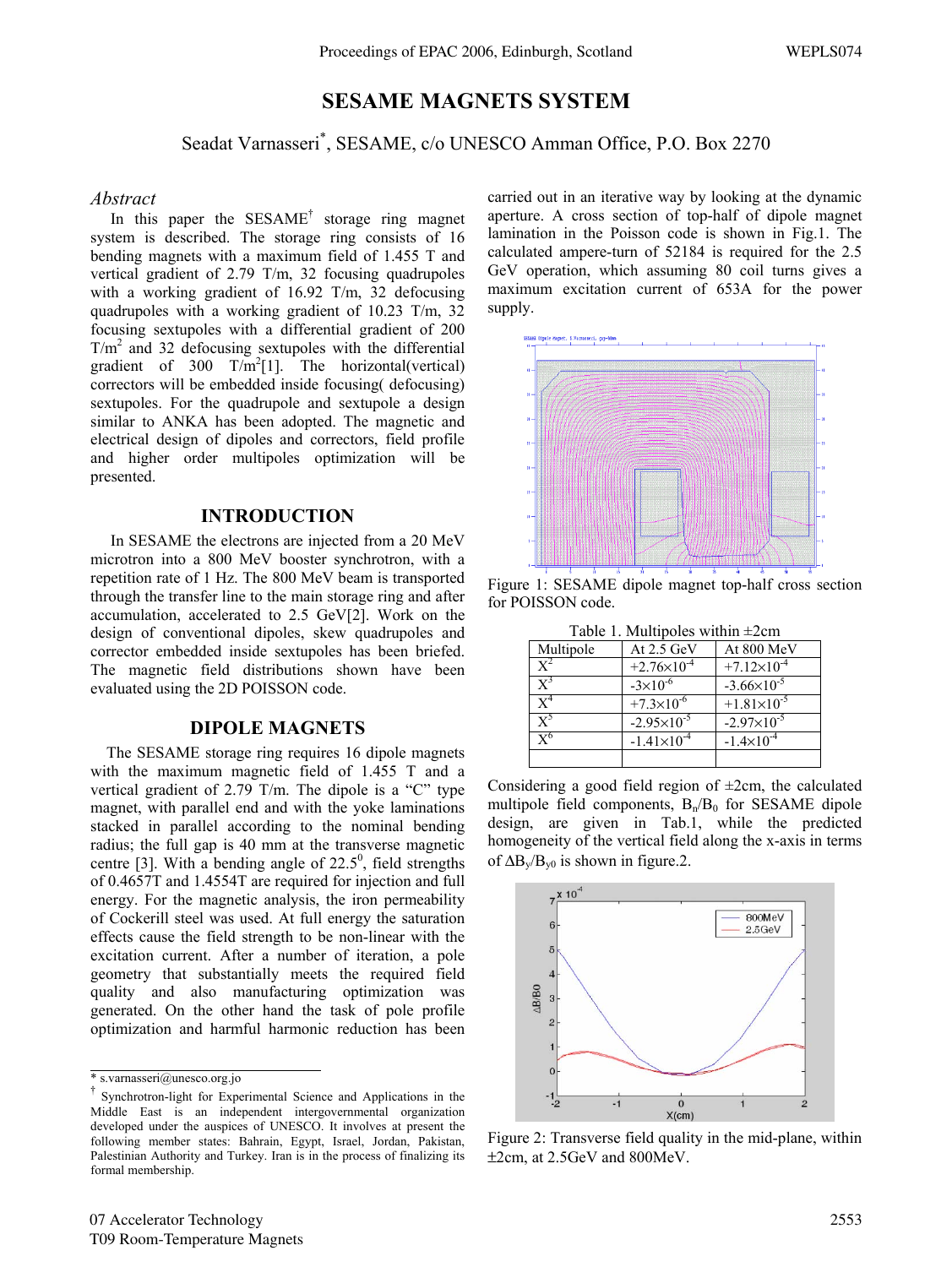## *Dipole parameters*

 The coil design is based on copper conductors of square cross section and a central hole for water cooling. Moreover the electrical connections are assumed to be in the centre of the magnet. There will be 8 pancakes; each one consists of 2 layers of 5 conductors. Tab.2 shows the magnetic, electric and hydraulic parameters of SESAME dipole magnets at 2.5 GeV. 3D calculation gives a yoke length of 2.22 m for a magnetic length of 2.25m.

|  | Table 2. SESAME dipole parameter list at 2.5 GeV |  |  |  |  |  |
|--|--------------------------------------------------|--|--|--|--|--|
|--|--------------------------------------------------|--|--|--|--|--|

| Number of magnets             | 16       |
|-------------------------------|----------|
| Bending angle (degree)        | 22.5     |
| Energy (GeV)                  | 2.5      |
| Magnetic flux density (T)     | 1.4554   |
| Gradient (T/m)                | 2.79     |
| Bending radius (m)            | 5.72958  |
| Magnetic length (m)           | 2.25     |
| Iron length (m)               | 2.22     |
| Central Gap height (mm)       | 40       |
| Pole width (mm)               | 177-186  |
| Iron weight (kg)              | 5660     |
| Copper weight (kg)            | 622      |
| Total weight (kg)             | 6282     |
| Packing factor                | $> 97\%$ |
| Ampere turns (Total)          | 52184    |
| Number of turns (Total)       | 80       |
| Nominal current (A)           | 653      |
| Number of pancakes (2 layers) | 8        |
| Conductor dimensions (mm)     | $14*14$  |
| Cooling hole diameter (mm)    | 6        |
| Current density $(A/mm^2)$    | 3.9      |
| Resistance (m $\Omega$ )      | 41.5     |
| Inductance (mH)               | 90       |
| Voltage drop (V) per magnet   | 27.2     |
| Power (kW) per magnet         | 17.75    |
| Number of cooling circuits    | 8        |

 Figure3 and 4 give the detailed design of dipole coils and dipole lamination.







Figure 4: Lamination and coil cross section.

# **CORRECTOR MAGNETS**

 In SESAME due to space shortage the Horizontal( Vertical) correctors are embedded in all the sextupoles SF(SD) [4]. In order to have reasonable field uniformity, 6 coils are used for horizontal correctors and 4 coils for the vertical one (Fig.5). The design kick value for each single corrector magnet is  $0.5$  mrad  $\omega$  2.5 GeV. The transverse field profile has been optimized with 2D Poisson code. In order to evaluate the effective magnetic length 3D calculation has also been performed. The transverse field profile for the Horizontal (Vertical) correctors are shown in Fig. 6/7.



Figure 5: Coil placement for H/V correctors



Horizontal corrector. Figure 6: Transverse field profile within ±2cm for the